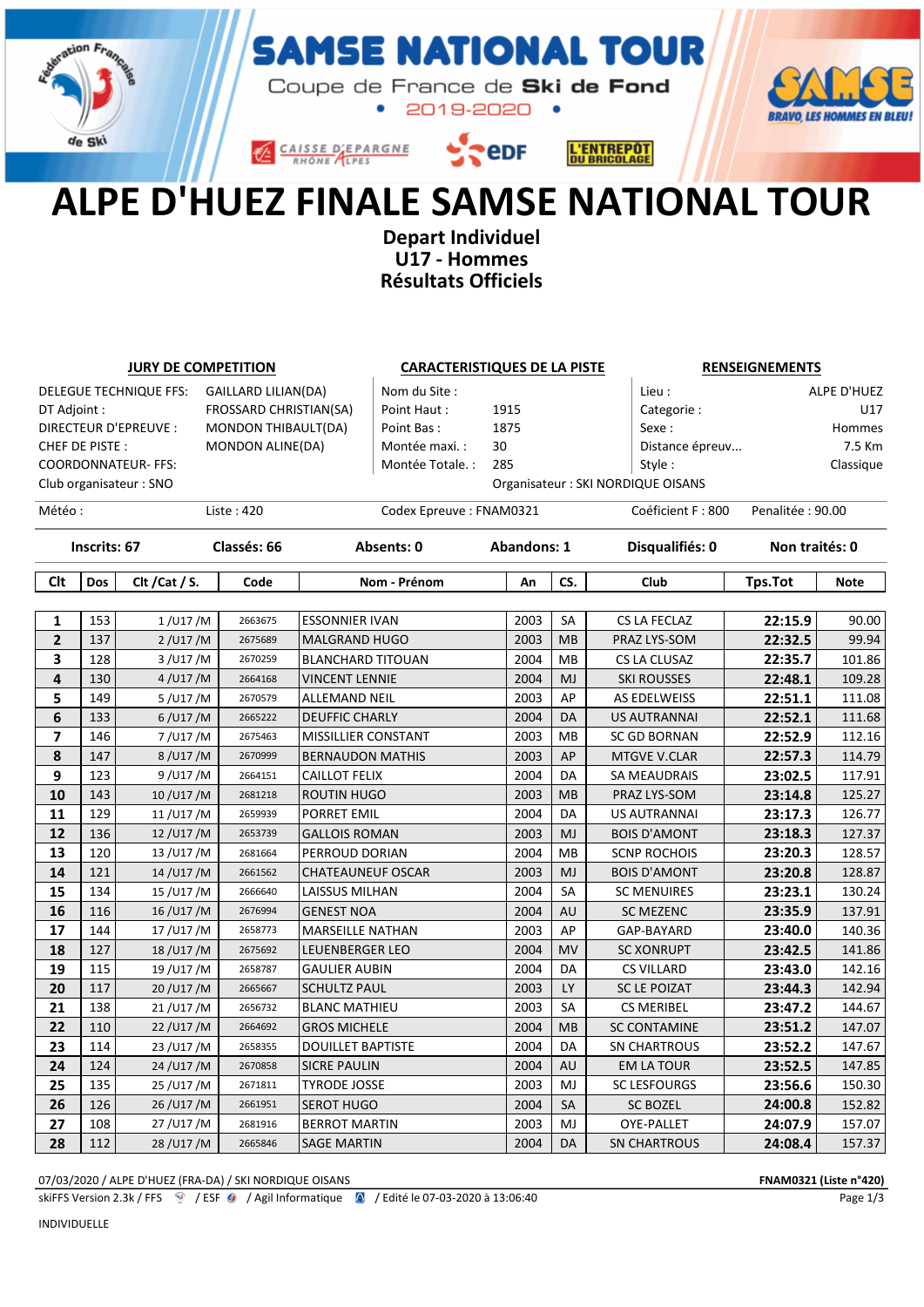

### **MSE NATIONAL TOUR**

Coupe de France de Ski de Fond  $\bullet$ 2019-2020 •



CAISSE D'EPARGNE



## ALPE D'HUEZ FINALE SAMSE NATIONAL TOUR

Depart Individuel U17 - Hommes Résultats Officiels

| Clt | <b>Dos</b> | Clt / Cat / S. | Code    | Nom - Prénom                     | An   | CS.       | Club                | Tps.Tot | <b>Note</b> |
|-----|------------|----------------|---------|----------------------------------|------|-----------|---------------------|---------|-------------|
| 29  | 139        | 29/U17/M       | 2666900 | <b>JAN PIERRE</b>                | 2004 | <b>MV</b> | <b>GERARDMER SN</b> | 24:12.4 | 159.77      |
| 30  | 80         | 30/U17/M       | 2670581 | <b>CHEVALIER BOIVERT QUENTIN</b> | 2003 | AP        | AS EDELWEISS        | 24:21.6 | 165.28      |
| 31  | 101        | 31/U17/M       | 2681320 | <b>LEBARD JAN</b>                | 2004 | MB        | <b>DRAGONS ANNY</b> | 24:23.9 | 166.65      |
| 32  | 102        | 32/U17/M       | 2648791 | <b>FORTINA ADAM</b>              | 2004 | MB        | <b>SC CONTAMINE</b> | 24:24.2 | 166.83      |
| 33  | 95         | 33/U17/M       | 2676774 | PETIOT PAUL                      | 2004 | AP        | <b>ES VALLOUISE</b> | 24:25.2 | 167.43      |
| 34  | 132        | 34/U17/M       | 2676437 | <b>BAVEREL PIERRE</b>            | 2003 | MJ        | <b>ES SAUGETTE</b>  | 24:27.4 | 168.75      |
| 35  | 145        | 35/U17/M       | 2682382 | <b>BOURGON JULES</b>             | 2003 | MJ        | <b>SC VERRIERES</b> | 24:31.3 | 171.08      |
| 36  | 90         | 36/U17/M       | 2686923 | <b>JACQUES ALBAN</b>             | 2004 | MJ        | OYE-PALLET          | 24:34.5 | 173.00      |
| 37  | 99         | 37/U17/M       | 2681663 | <b>LEVET GASTON</b>              | 2004 | MB        | <b>SCNP ROCHOIS</b> | 24:46.1 | 179.95      |
| 38  | 106        | 38/U17/M       | 2661244 | <b>VERGNOLLE TITOUAN</b>         | 2003 | DA        | <b>SN CHARTROUS</b> | 24:54.0 | 184.68      |
| 39  | 151        | 39/U17/M       | 2670987 | <b>VAUTHIER MATHURIN</b>         | 2003 | MV        | LA BRESSAUDE        | 24:58.7 | 187.49      |
| 40  | 77         | 40/U17/M       | 2660505 | <b>LECONTE VICTOR</b>            | 2003 | DA        | <b>US AUTRANNAI</b> | 25:01.5 | 189.17      |
| 41  | 81         | 41/U17/M       | 2681267 | <b>BUNOZ BASILE</b>              | 2003 | DA        | <b>SNB CHAMROUS</b> | 25:03.2 | 190.19      |
| 42  | 94         | 42/U17/M       | 2687338 | <b>RENAUD ALIX</b>               | 2004 | MJ        | DAMPRICHARD         | 25:04.7 | 191.09      |
| 43  | 105        | 43/U17/M       | 2681176 | <b>VERDENET GASPARD</b>          | 2003 | MJ        | OYE-PALLET          | 25:07.1 | 192.52      |
| 44  | 79         | 44/U17/M       | 2675687 | <b>JULIEN JACQUEMET LOUIS</b>    | 2004 | DA        | <b>SNO</b>          | 25:07.5 | 192.76      |
| 45  | 104        | 45/U17/M       | 2680999 | <b>GRAND JULIEN</b>              | 2004 | MJ        | <b>SC GRANDVAUX</b> | 25:11.9 | 195.40      |
| 46  | 97         | 46/U17/M       | 2665905 | <b>MAGINI ELOHANN</b>            | 2004 | <b>LY</b> | <b>CS VALROMEY</b>  | 25:14.4 | 196.89      |
| 47  | 109        | 47/U17/M       | 2677441 | <b>BUET PIERRE LOIC</b>          | 2004 | MJ        | SMBM/MORBIER        | 25:16.2 | 197.97      |
| 48  | 82         | 48/U17/M       | 2670788 | <b>BOUCAUD RAPHAEL</b>           | 2004 | DA        | US AUTRANNAI        | 25:17.2 | 198.57      |
| 49  | 103        | 49/U17/M       | 2686203 | <b>MIGNOT BAPTISTE</b>           | 2004 | MJ        | SMBM/MORBIER        | 25:20.7 | 200.67      |
| 50  | 92         | 50/U17/M       | 2687019 | <b>LECOCQ CLEMENT</b>            | 2004 | AU        | <b>CNAP</b>         | 25:24.7 | 203.06      |
| 51  | 83         | 51/U17/M       | 2684607 | <b>ADAM NINO</b>                 | 2004 | MB        | <b>CS CHAMONIX</b>  | 25:28.6 | 205.40      |
| 52  | 98         | 52/U17/M       | 2686207 | <b>CHOLVY ARTHUR</b>             | 2004 | AU        | <b>CN ST JULIEN</b> | 25:29.6 | 206.00      |
| 53  | 89         | 53/U17/M       | 2677531 | <b>RAULIN TIMOTHE</b>            | 2004 | AP        | <b>ES VALLOUISE</b> | 25:30.9 | 206.78      |
| 54  | 87         | 54/U17/M       | 2665219 | <b>COSTE NIELS</b>               | 2004 | DA        | <b>US AUTRANNAI</b> | 25:33.3 | 208.21      |
| 55  | 84         | 55/U17/M       | 2681263 | <b>BOEUF LOAN</b>                | 2003 | DA        | <b>SNB CHAMROUS</b> | 25:36.7 | 210.25      |
| 56  | 111        | 56/U17/M       | 2666711 | <b>DONET GAETAN</b>              | 2004 | <b>DA</b> | SA MEAUDRAIS        | 25:46.2 | 215.94      |
| 57  | 96         | 57/U17/M       | 2682515 | <b>TOURNIER GABIN</b>            | 2004 | MJ        | <b>ES SAUGETTE</b>  | 25:52.3 | 219.59      |
| 58  | 78         | 58/U17/M       | 2677193 | <b>BOEUF MERYL</b>               | 2004 | DA        | <b>SNB CHAMROUS</b> | 26:09.3 | 229.77      |
| 59  | 71         | 59/U17/M       | 2675725 | <b>BERGLEZ BORIS</b>             | 2003 | DA        | <b>SNB CHAMROUS</b> | 26:09.9 | 230.13      |
| 60  | 91         | 60/U17/M       | 2686357 | <b>FAUVEL ROMAIN</b>             | 2004 | <b>MV</b> | LAC BLANC SN        | 26:21.8 | 237.26      |
| 61  | 93         | 61/U17/M       | 2676777 | <b>FRIBOURG QUENTIN</b>          | 2004 | AP        | <b>SAUZE BARCEL</b> | 26:24.4 | 238.81      |
| 62  | 88         | 62/U17/M       | 2686392 | <b>WERNER JOCELYN</b>            | 2004 | <b>MV</b> | LAC BLANC SN        | 26:27.7 | 240.79      |
| 63  | 75         | 63/U17/M       | 2675750 | LAINE MARTIN                     | 2004 | DA        | <b>SNB CHAMROUS</b> | 26:39.3 | 247.74      |
| 64  | 73         | 64/U17/M       | 2675775 | <b>SPETZ THOMAS</b>              | 2004 | DA        | <b>SNB CHAMROUS</b> | 27:39.3 | 283.67      |
| 65  | 72         | 65/U17/M       | 2660857 | <b>DELVIGNE FELICIEN</b>         | 2003 | DA        | <b>SM AIGUILLE</b>  | 28:18.0 | 306.84      |
| 66  | 74         | 66/U17/M       | 2665901 | <b>JACQUET GAEL</b>              | 2004 | <b>LY</b> | <b>CS VALROMEY</b>  | 28:58.7 | 331.22      |

#### Abd - Abandon (1)

| $\overline{\phantom{a}}$<br>$\cdot$ | $1114 -$<br>' /M<br>. ۲. ب | 2681280 | LOUIS<br>IOR<br>`⊏NG<br>. $1 \wedge N'$<br>ור \י<br>. | 2004<br>$ -$ | DA | <b>HAMROUS</b><br>SNB | ADC |  |
|-------------------------------------|----------------------------|---------|-------------------------------------------------------|--------------|----|-----------------------|-----|--|
|                                     |                            |         |                                                       |              |    |                       |     |  |